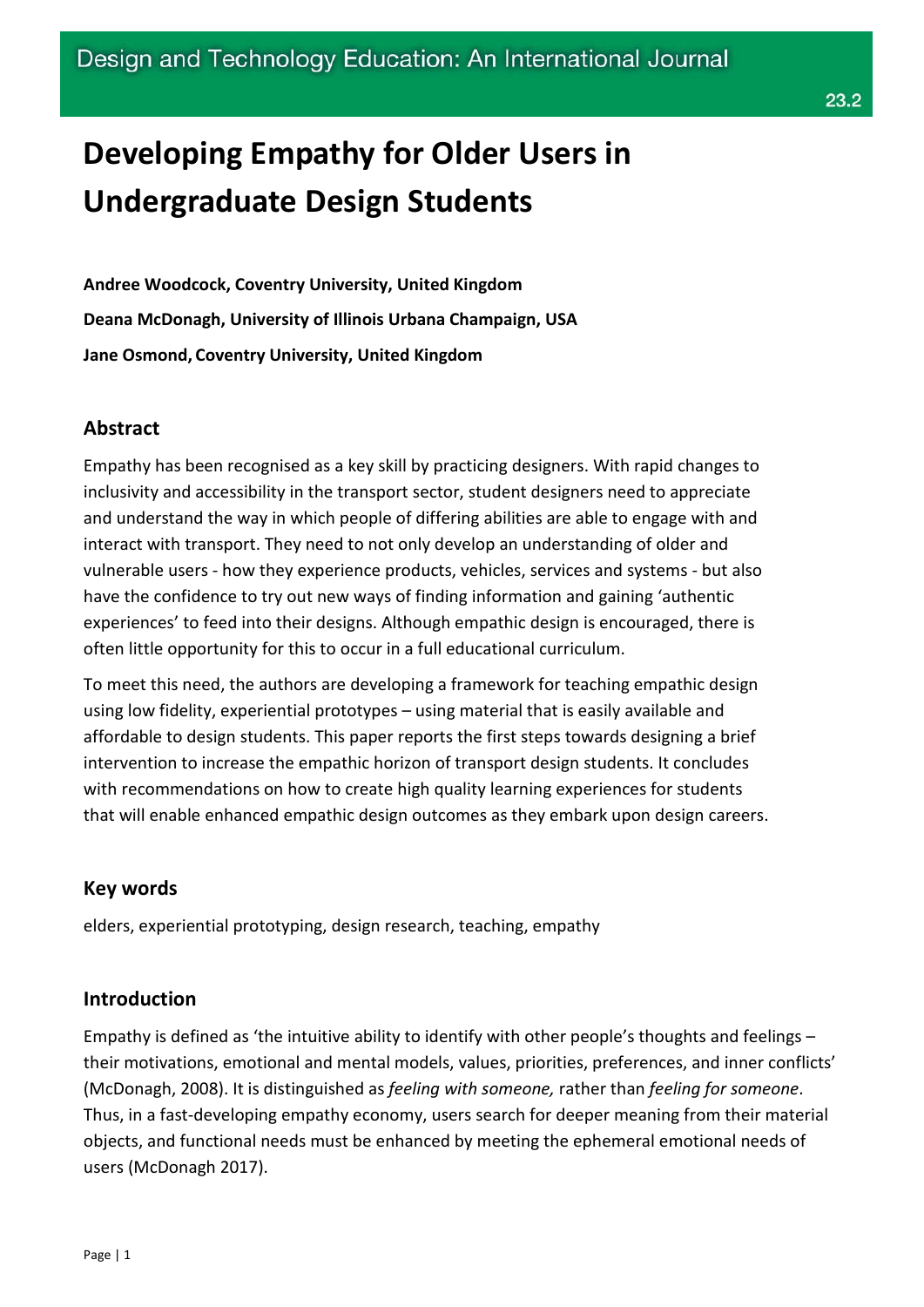This poses a problem for young designers, who may lack the experience, knowledge, confidence and (even) interest to design for those who are unlike themselves. Therefore, there is a potential gap between the skills which graduates possess and the needs of industry. Koskinen et al., (2003) concluded that designers need empathy and that this requires making an emotional connection with the user, understanding their situation and why certain experiences are meaningful to them. It is often lamented that there are few opportunities within industry to have 'continual informal encounters with users' (Postma, Zwartkruis-Pelgrim, Daemen & Du, 2012), and this lack is reflected within design education.

As a consequence, a more qualitative approach is needed to inform and inspire designers, to help them understand the personal experience and private context of the 'other' (Mattelmäki et al., 2002; Fulton 2003). This could come about through a number of ways e.g. immersion in the life of the users, design probes, imaginative projection (Fulton 2003; Koskinen and Battarbee 2003). As Battarbee (2004) stressed - the willingness of designers to engage in empathic experiences is key.

In this research, we are looking at ways to provide opportunities for students to build up their knowledge and understanding of people who are different from themselves within course structures. If successful, an empathic design experience can expand students' 'empathic horizon' used to indicate the limits on a designer's individual ability to empathise beyond certain characteristics of his or her group, such as nationality, background, age, gender, culture, experience and education (McDonagh-Philp and Denton 1999). This can change and develop over time, for example, through training and experience. We want to provide students with the confidence to look at more experiential ways of understanding 'the other' (in this case older people and those with disability) and a set of 'quick and dirty' techniques they can apply in their design work.

Design students typically tend to perceive user engagement experiences/exercises as valuable but are ultimately keen to get back to core design activities such as sketching, concept generation and model making. Therefore, simply providing an empathic design experience is not enough. This will provide students with experience and may help them to empathise with users, but they need to also reflect, communicate and act upon this improved understanding. Consequently, experiential simulations need to be scaffolded within a reflective cycle (Schön 1987) which enables knowledge and meaning to be extracted from encounters and influence design.

## **Developing a framework to increase the empathic horizon of undergraduate design students**

Collins English dictionary defines a framework 'as a particular set of rules, [ideas,](https://www.collinsdictionary.com/dictionary/english/idea) or [beliefs](https://www.collinsdictionary.com/dictionary/english/belief) which you use in order to [deal](https://www.collinsdictionary.com/dictionary/english/deal) with [problems](https://www.collinsdictionary.com/dictionary/english/problem) or to [decide](https://www.collinsdictionary.com/dictionary/english/decide) what to do' (2017). The main aim of our project is to develop methods which can be sued to increase the empathic horizon of designers especially in relation to older and disabled users. There are three classes of tools that can promote empathy in designers (Kooprie and Visser, 2009):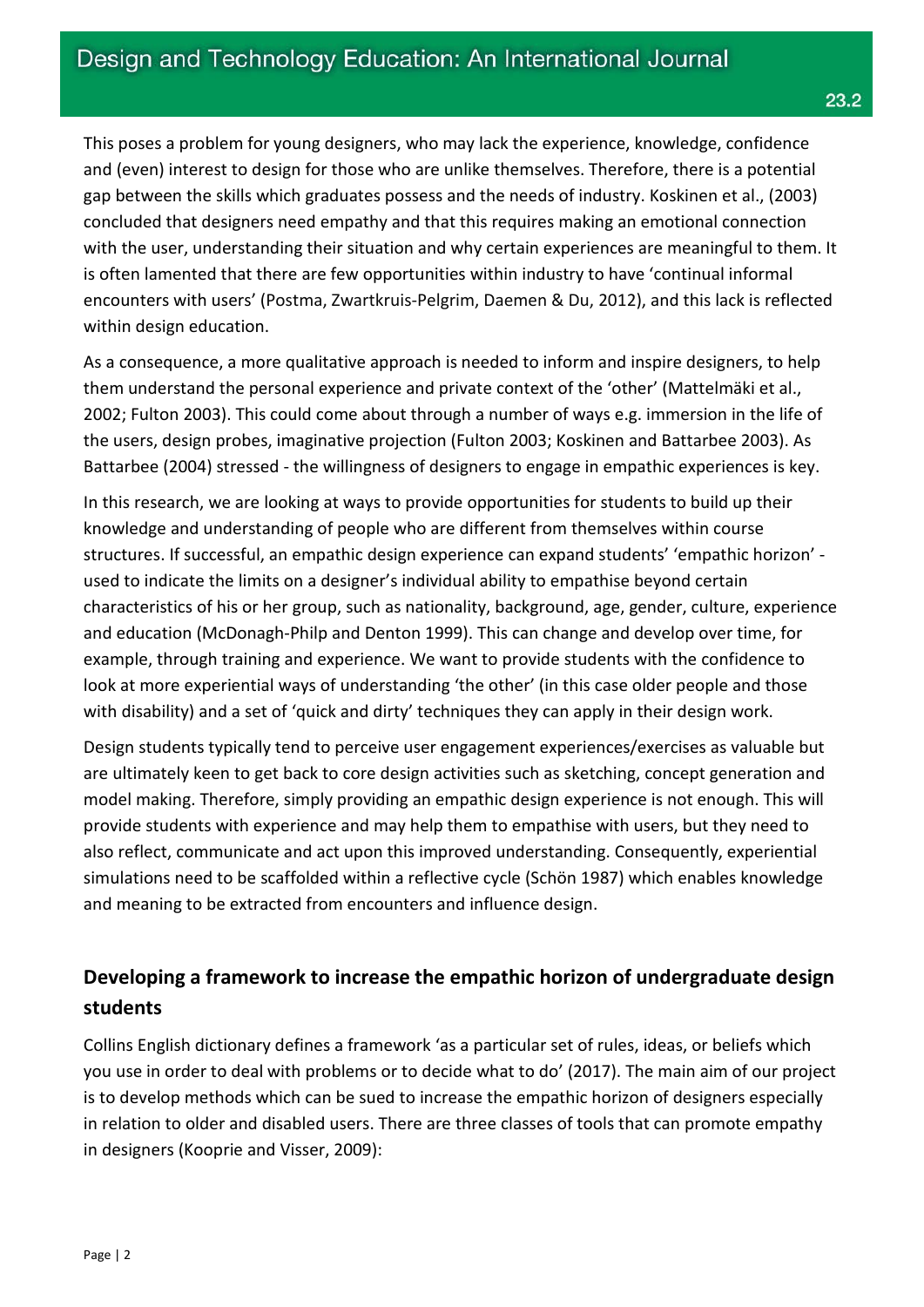- 1. Techniques for direct contact between designers and users (research). Whilst it would be extremely beneficial to bring students into contact with real users, in practice the research skills and sampling accuracy needed to undertake meaningful and useful research in undergraduate study may limit this approach, unless the student displays tenacity and commitment to targeting representative users with high quality research instruments. Observational, codesign and living lab models hold further potential. McDonagh runs a course called 'Disability + Relevant Design' which specifically integrates students with disabilities (non-design students), design students with disabilities and design students without disabilities. The course generates an environment of heightened understanding of 'difference' by acknowledging how different lived experiences can significantly impact innovative problem solving. The aim is to design more empathically for all, whilst being guided by those with a different life experience. This course has supported a blind graduate in Industrial Design and an undergraduate student who is a wheel chair user. Not only is design opening up for people with disabilities, it is sensitising design students without disabilities to respect and collaborate with non-traditional life experts to enrich their design outcomes.
- 2. Techniques for communicating findings of user studies to design teams (communication). Here, experienced researchers and design teams conduct the study, interpret and communicate the user data and findings. This has been advocated as a way to let designers understand the experiences of the user. In this context, the emphasis is not on quantitative data, but on storytelling (e.g. van der Lelie, 2005). Again, it is recognised that there are few opportunities within a design curriculum to facilitate this due to time and resource constraints. Additionally, if there is not direct connection between the research and the students' current projects or interests this may fail to spark interest or imagination.
- 3. Techniques for evoking the designer's own experiences in a domain relevant to the user (ideation), with designers trying to simulate the user's condition through ideation. In relation to this, a technique which is gaining attention is the use of whole-body simulation suits in design and transport research to provide designers with an immersive empathic experience [e.g. Schmidt and Kekel 2013; and [Armstrong,](http://proceedings.asmedigitalcollection.asme.org/solr/searchresults.aspx?author=Jessica+Armstrong&q=Jessica+Armstrong) Stone, Immel & Hunter-Zaworski, 2013). Any type of representation designed to understand, explore or communicate what it might be like to engage with the product, space or system has been described as 'experience prototyping' (Buchenau and Fulton Suri, 2000). Focusing on situations allows the designer new insights; rather than looking at user characteristics, they can focus on behavioural or experiential aspects. This technique seems most appropriate for building a framework to increase the empathic horizon of design students who are unlikely to have extensive opportunity to engage and study others in their training.

For this project, we focused on ideation, using a framework based loosely around that of Kouprie and Visser (2009) including stages: 1) discovery, 2) immersion, 3) connection and 4) detachment to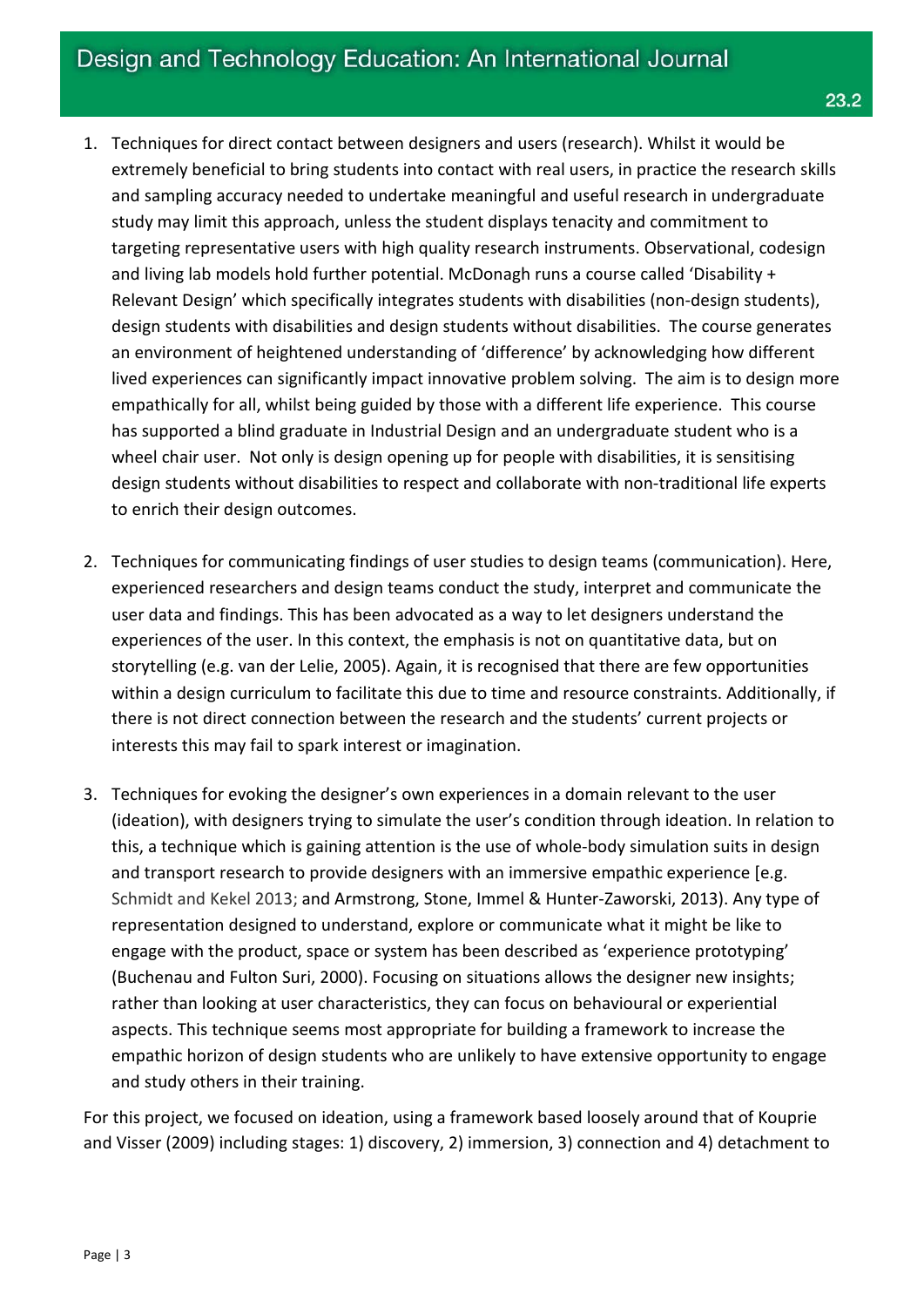which we have added the pre-stage of receptivity (following Battarbee, 2004 and our own experiences (below)).



*Figure 1: Empathy framework Kouprie and Visser (2009)*

To support this we have applied Schon's (1987) principles of reflection in, on and through action to encourage students to think more deeply before, during and after their experiential simulations. Time was allowed after each experience for students to verbalise their personal reflection to the group: what they experienced, how they felt, what was different, and how this could relate to their current and future design activities. This was conducted in a structured way – through 'quick writes and with targeted questions supported by group tutorials designed to enable students to share the problems of different disabilities.

The following section provides an account of the way in which we implemented our framework with a small cohort of final year, UK undergraduate design students.

## **Implementation**

University students tend to have excelled academically to ensure a place on a degree programme. Within the field of design they tend to have excelled in fine art (e.g. painting, drawing) and the craft areas (e.g. ceramics, furniture). The educational experience at university tends to focus on building and developing abilities and skills. This exercise deliberately reduced their abilities and impaired them for the first time as young adults. For young student designers, diminishing their abilities even slightly can have a dramatic impact upon them. The realisation that others may struggle at activities of everyday living becomes a 'felt' realisation.

Following ethical review and consultation with final year tutors it was agreed that we could offer our empathic design intervention as an optional element for students undertaking their final year project. Students could elect to work with us, and in so doing would be provided with extra research material, tutorial support and opportunities to engage in low fidelity simulation of disability and old age. In return they would be eligible for financial support with model making, IP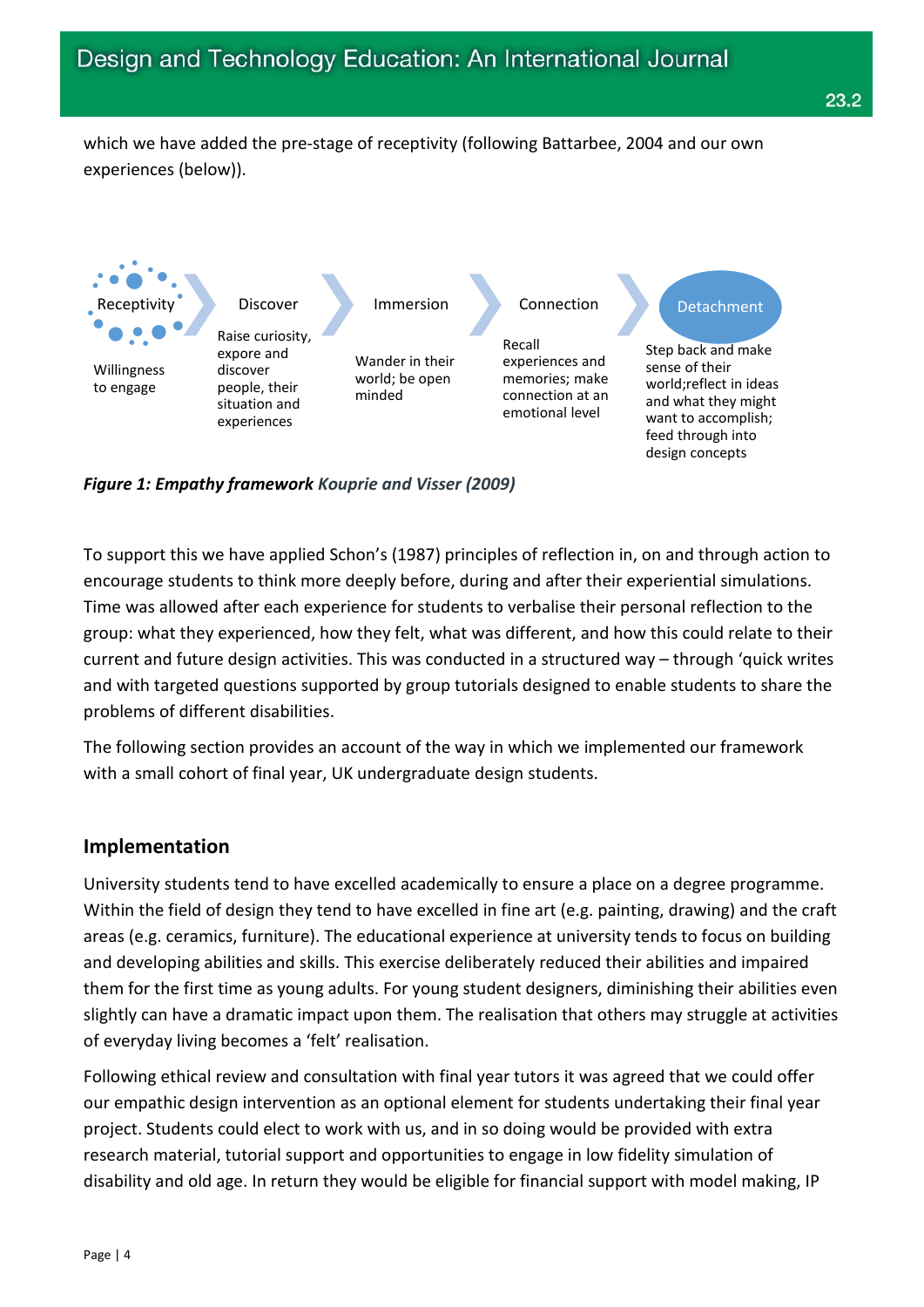(where appropriate) and prizes on submission of their final project. The authors made themselves available for tutorials at two weekly intervals, providing additional support with integrating empathic design into the final year project. In addition, social media resources and a web site were provided for students to share and exchange experiences, insights and materials. In this way it was hoped to create an online repository, which would also include 'talking heads' of older people.

The stages were played out with the students as follows:

**Receptivity.** The whole class (of over 50 students) was introduced to 'empathy' with a motivational lecture (delivered by the second author) and the offer of generous financial compensation for volunteers who were willing to use empathic design as a pillar of their final project. Around ten students expressed interest in the programme, even though many were undertaking projects that required knowledge of older or vulnerable users. This was disappointing, but noteworthy. Therefore we have included it as an additional step in our framework.

**Discovery**. The five volunteer student designers, making up the final cohort, were provided with tutorial support, written material and a small classroom immersive experience to raise their curiosity. Material provided included

- Glasses: simulating a variety of conditions, such as macular degeneration and cataracts
- Ear plugs: to reduce hearing in one or both ears
- Masking tape used to tape thumb and forefinger together on dominant hand, and bind three fingers together on non- dominant hand
- Thin gloves to reduce sensation in hands
- Bandages to restrict movement

This involved them trying to read labels/open packages and eat with reduced vision, hearing, mobility and tactile impairments. They further explored this in their home environment. Uploading photos and sharing experiences reinforced group cohesion and added new insights.

**Immersion**. Typically at this stage the designer moves out of his/her office and explores the user's world. As the focus of the project was the design of transport for ageing populations, students took part in a 'walkabout' where they were required to perform all activities involved in travelling from the university to the main rail station, boarding a train to a local station and returning. To support this 'experience prototyping', low fidelity simulations were used, including a range of visual impairment glasses (to simulate glaucoma, macular degeneration and cataracts), mobility impairments (crutches, wheelchair, tape to stiffen legs) and hearing loss. A companion looked after the students and videoed significant moments. On arrival at the destination, students took on another simulation so they experienced different or multiple disabilities.

**Connection.** This was achieved in the debrief sessions. Students were given 'quick note' sheets to record their thoughts before, during and after the experience. They were required to upload and share their videos and talk about their experiences in a group tutorial. Here the student was required to connect with the user by remembering experiences and what it felt like to be in that position.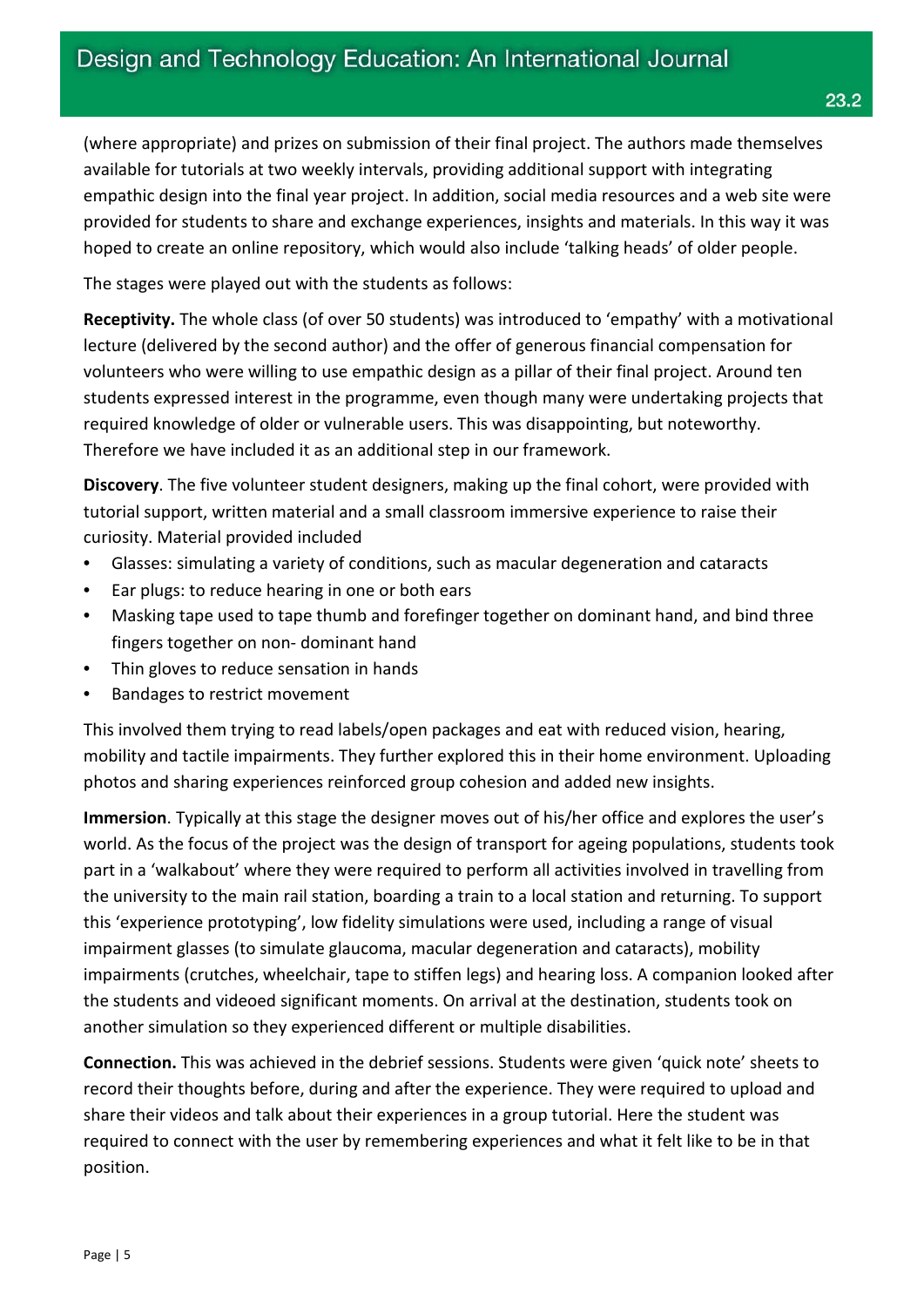**Detachment**. This involves the student stepping back into the role of designer, to deploy the new insights into the current design task. As this exercise occurred half way through the design project, it could not shape the initial design. Instead, students were prompted to comment and show how their initial design thinking and concept designs would change as a result of their experiences, for example by placing more attention on visual cues for ingress and egress of vehicles, and look at the overall customer experience of getting on to train.

## **Experiencing the experience of another experience**

This section describes some of the students' activities and reports in the discovery, immersion and connection stages of the framework.

## *Discovery*

Students were prompted to talk about the problems they experienced as a group and circumstances in which they had felt 'disabled' e.g. when they had broken limbs or were in new cities. Following this they were encouraged to take the material home and try to do everyday tasks in their home environment and share experiences on social media.





*Figures 2 and 3: Low fidelity prototyping in the classroom*

#### *Immersion*

## **Using low fidelity simulation at home**

Following their initial experiential simulation in the classroom, the students were asked to take materials away and experiment on their own to see how impairments might impact on everyday activities. They took the opportunity to explore how different, familiar everyday tasks felt when having restricted vision and mobility, such as making a drink, using the television remote control and getting into and out of a car. The following images are courtesy of one of the students, who restricted his hearing, using earbuds to simulate deafness and tape to restrict movement in his hands and knees (approximating mobility restrictions in arthritis).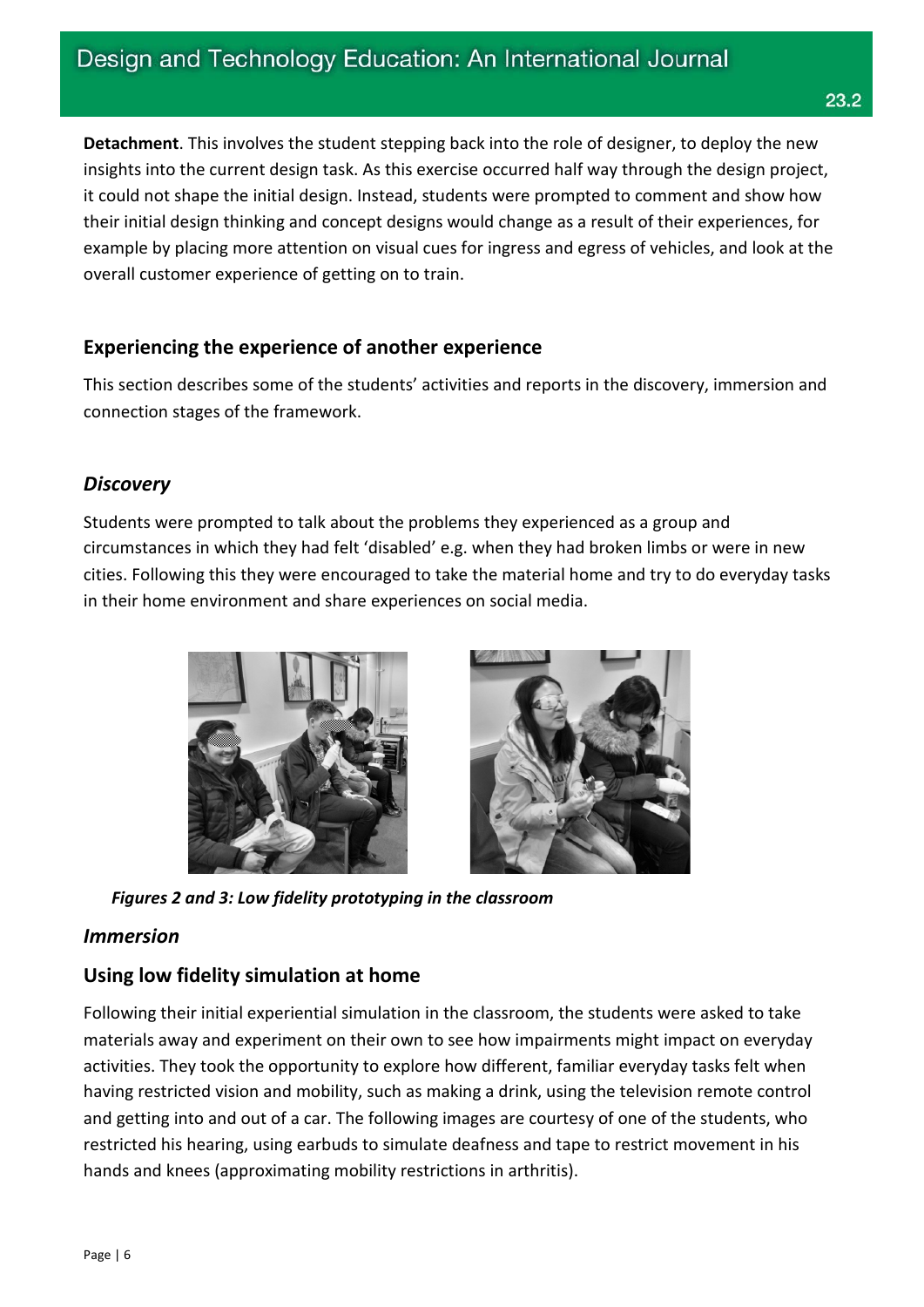

*Figure 4: Using everyday materials to restrict mobility and hearing*

He then created a story board relating to the problems he had experienced to inform his own practice and communicate this to the rest of the group. In this case he was simulating how to put shopping in the boot of a car and get into the driving seat.

- 1. Approaching the car with shopping required a lot of concentration to not drop the shopping bag with reduced strength, mobility and dexterity in the preferred hand.
- 2. Finding and using the car key. The key was difficult to grasp and pull from the trouser pocket. The restrictions in mobility meant that both hands had to be used to press the button on the key. This was difficult while carrying shopping.



*Figure 5 and 6: Approaching the car*

- 3. Putting shopping in the car. Opening the boot was difficult owing to restricted movement in the hand made it difficult to squeeze the handle to lift up the boot. Narrow space between the two cars was difficult to manoeuvre in, with restrictions in flexibility of the knees. Putting the shopping in the car would also have required a lot of twisting which would have also been hard for older people.
- 4. Closing the boot. Limited dexterity caused the task to be more difficult and required a lot more time and focus than normal.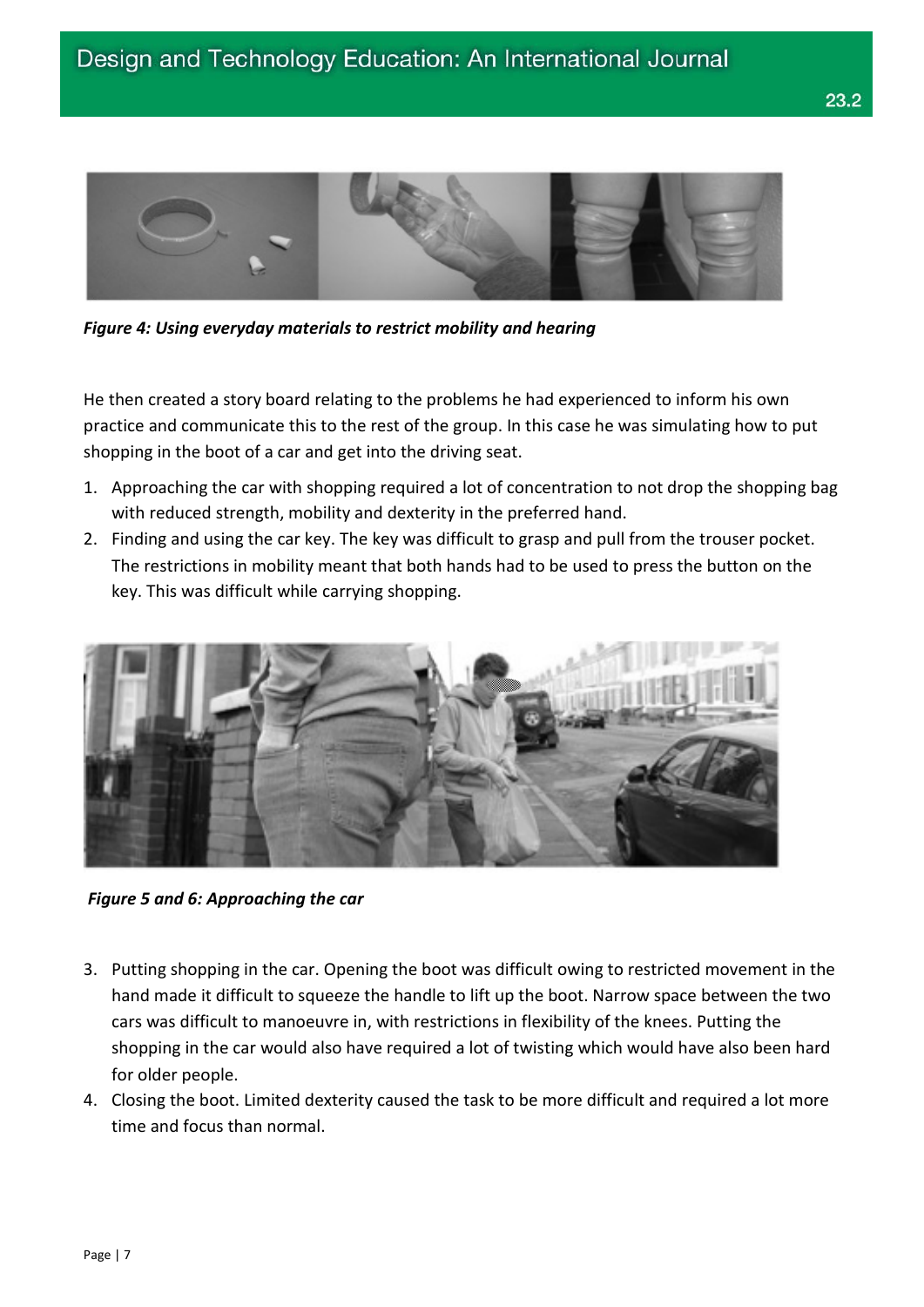

*Figure 7: Using the boot with reduced dexterity*

5. Getting into the car. The student had simulated having limited mobility and stiffness in his legs, reduced sensitivity and dexterity in his hands. Reducing the ability to hear meant that he was unable to fully attend to the road environment, and as such was not aware when cares were approaching, which was an unforeseen hazard. The reductions in dexterity prevented the tasks from being completed in the normal way. Issues shown below related to opening the car, getting into the car and closing the door with one hand.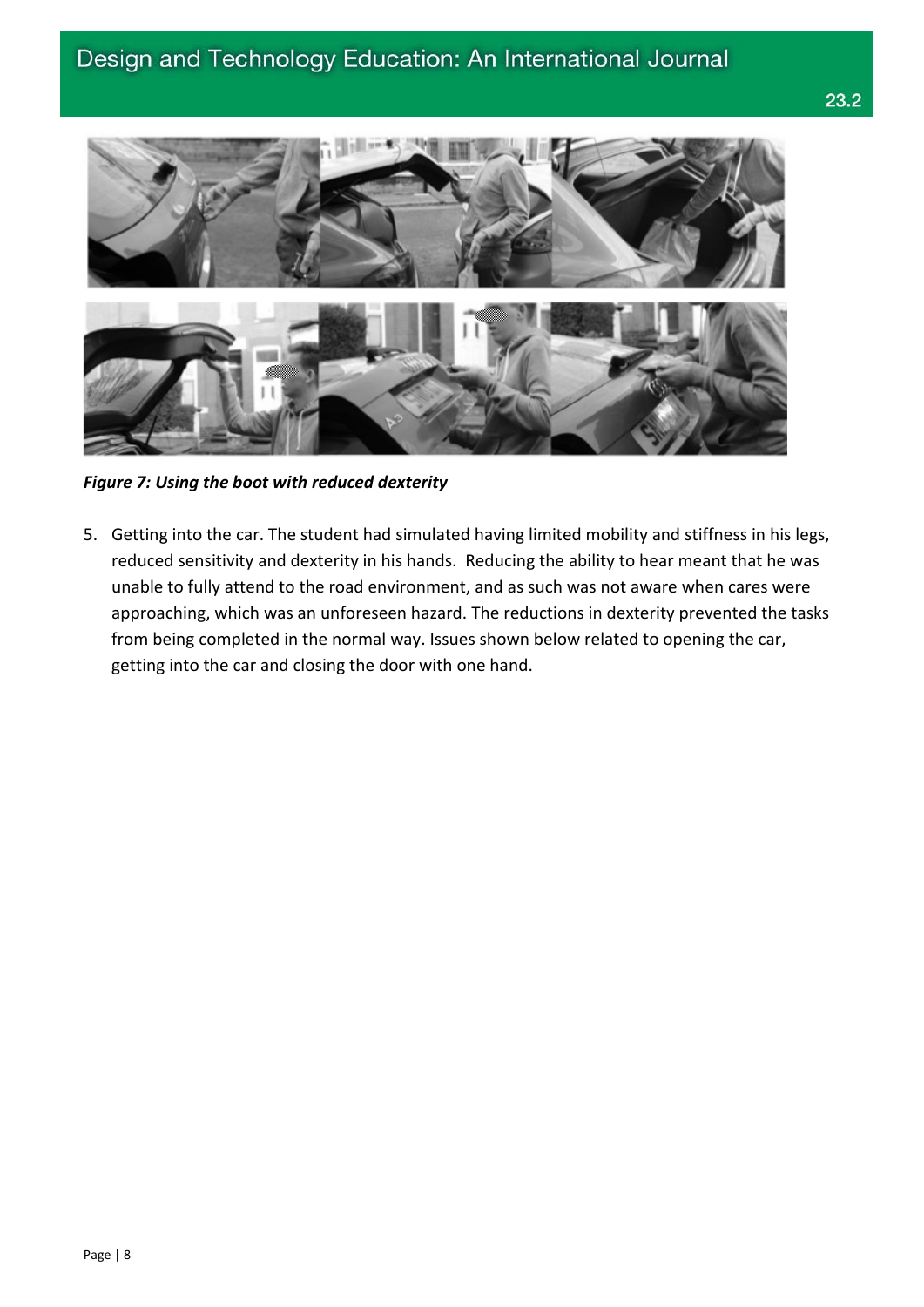## Design and Technology Education: An International Journal



*Figure 8: Getting into the car*

He concluded that:

*"this was a mountain of a task, it made multitasking very difficult and delayed every task – the whole think took double the time, I became more frustrated as it went on and I even thought about not bothering. This is not an option if you're having to travel somewhere important. I tried to do the task how I normally do it and it was just not possible…..In some cases I was in real danger as I heavily rely on my hearing – something I had not noticed before. But I did not really check for vehicles coming as I'm just so used to listening out for them… The task made me realise that if I were to design for those who are not as abled, things really do need to function well, not just look aesthetically pleasing. The experience needs to be easy and comfortable, not a mission*.'

#### **Immersion in the real world**

The following figures illustrate three distinct student experiences while conducting empathic modelling. Figure 7captures a student wearing glasses that simulate Retinosa Pigmentosa (e.g. tunnel vision) while traveling across the city via train. The first image illustrates the glasses. The second image shows her engaging with the ticket machine interface, which she finds too demanding and resorts to seeking help from a member of the station staff (third image). The final image illustrates how close she needs to place the ticket to her eyes in order to read it.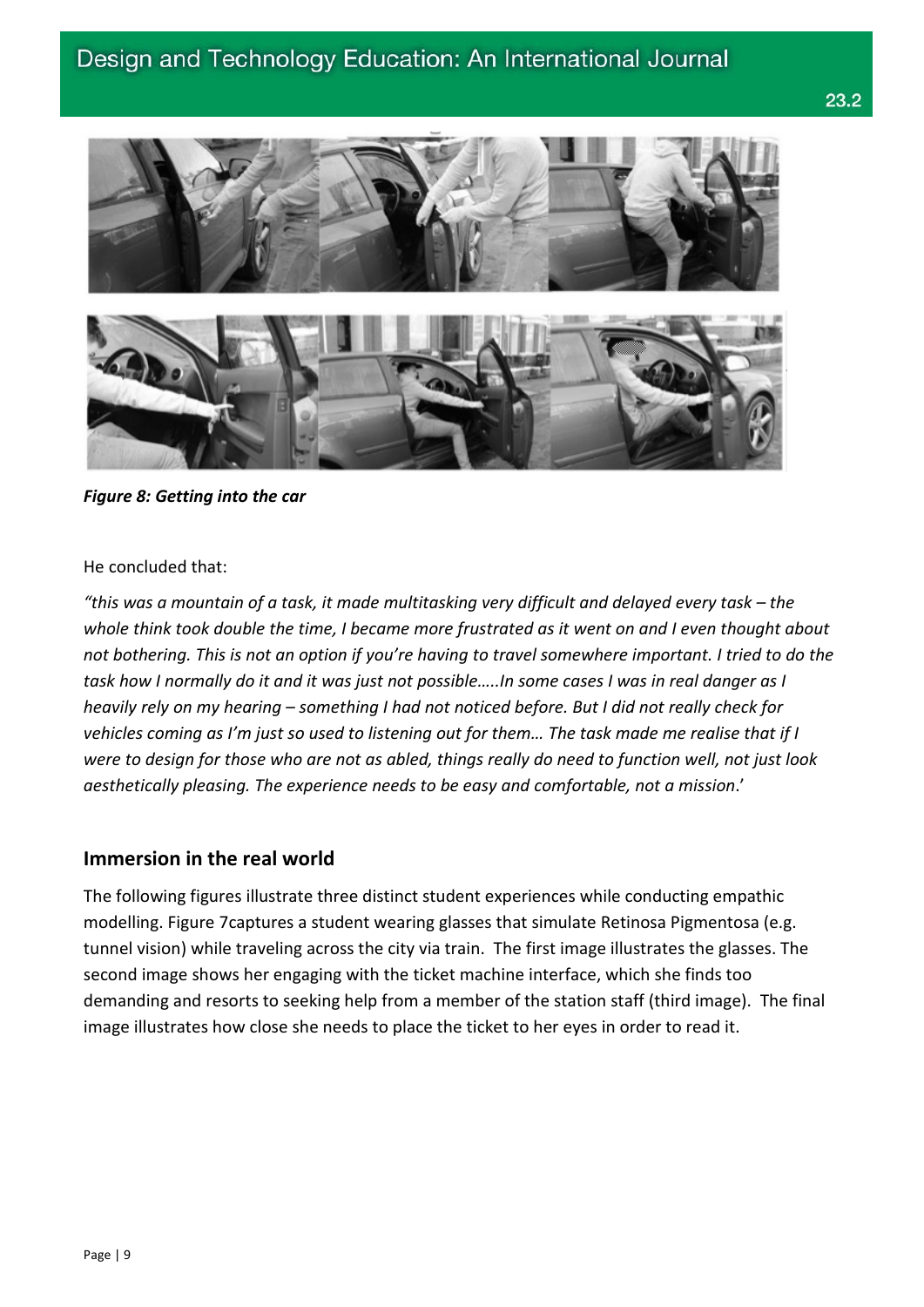## Design and Technology Education: An International Journal



*Figure 7: Student wearing empathic glasses that simulate Retinosa Pigmentosa.*

Figure 8 introduces a manual wheelchair. The student is captured crossing a road, descending a pavement/curb cut, crossing the road and then ascending the payment/curb on the other side (left). The student felt vulnerable during this activity. The second student, again in a manual wheelchair is also wearing empathic glasses (simulating visual impairment) and using a public toilet/restroom. He can be seen washing his hands, with his arms stretched out straight and using the hand dryer. What is important when experiencing a manual chair is the physical effort required to push the wheels and the eye level that this chair affords the user. As abled bodied tall males, they experience a reduce stature.



*Figure 8: Student experiencing a manual wheelchair (left) and wearing impairment glasses while using a manual wheelchair.*

#### *Student responses*

The students engaged with this study provided the following insights from their personal experience of empathic modelling:

**Difficulty**: The students found the modelling much more difficult than anticipated - while they were used to developing personas and characterising 'older and vulnerable users', experiencing disabilities first hand seemed to come as a 'shock'.

"I thought it wouldn't be that difficult."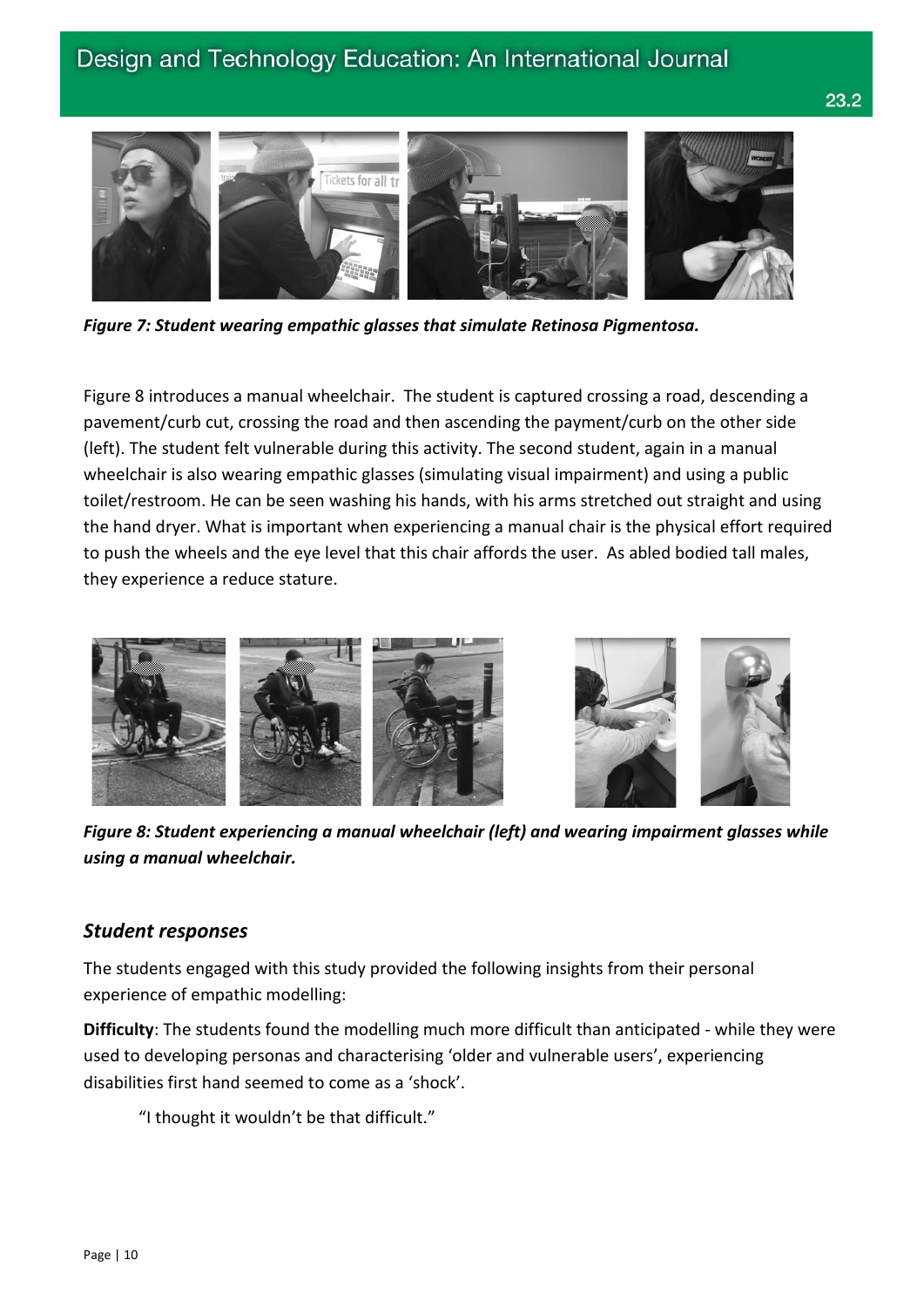**Vulnerability:** Students were unaccustomed to feeling vulnerable in a way that a physical impairment made them feel.

"I felt so inadequate, frustrated and scared";

"Felt everyone was watching me and judging me";

"I felt so incredibly self-conscious and uncomfortable."

**Cultural imprints:** Culture issues came to the surface.

"It caused a fuss. Being British no one likes a fuss."

**Normality:** The process was also described as disruptive.

"Disruption from normality."

**Non-verbal cues**: The impaired vision/hearing was also described as restricting situational understanding, which made them feel very vulnerable.

"I couldn't read peoples' faces… or their intentions."

## **Connection**

Table 1 summarises the responses of the student to travelling with a disability and their companion. The companion not only ensured that the student was safe, but could also record the problems the student experienced and add their own reflections. In this way, even students who did not wish to fully engage with project could benefit. These reflect the comments in the previous section.

The students reported embarrassment at being too slow or a hindrance when they could not interact quickly enough to buy bus tickets, they felt isolated and scared when they were not able to see people clearly or read their facial expressions. They started to become sensitized to the problems others would have. Some of the views also reflected a weakness of this approach. The students felt self-conscious. They did not have a disability, but were 'dressing up'. This led to some embarrassment.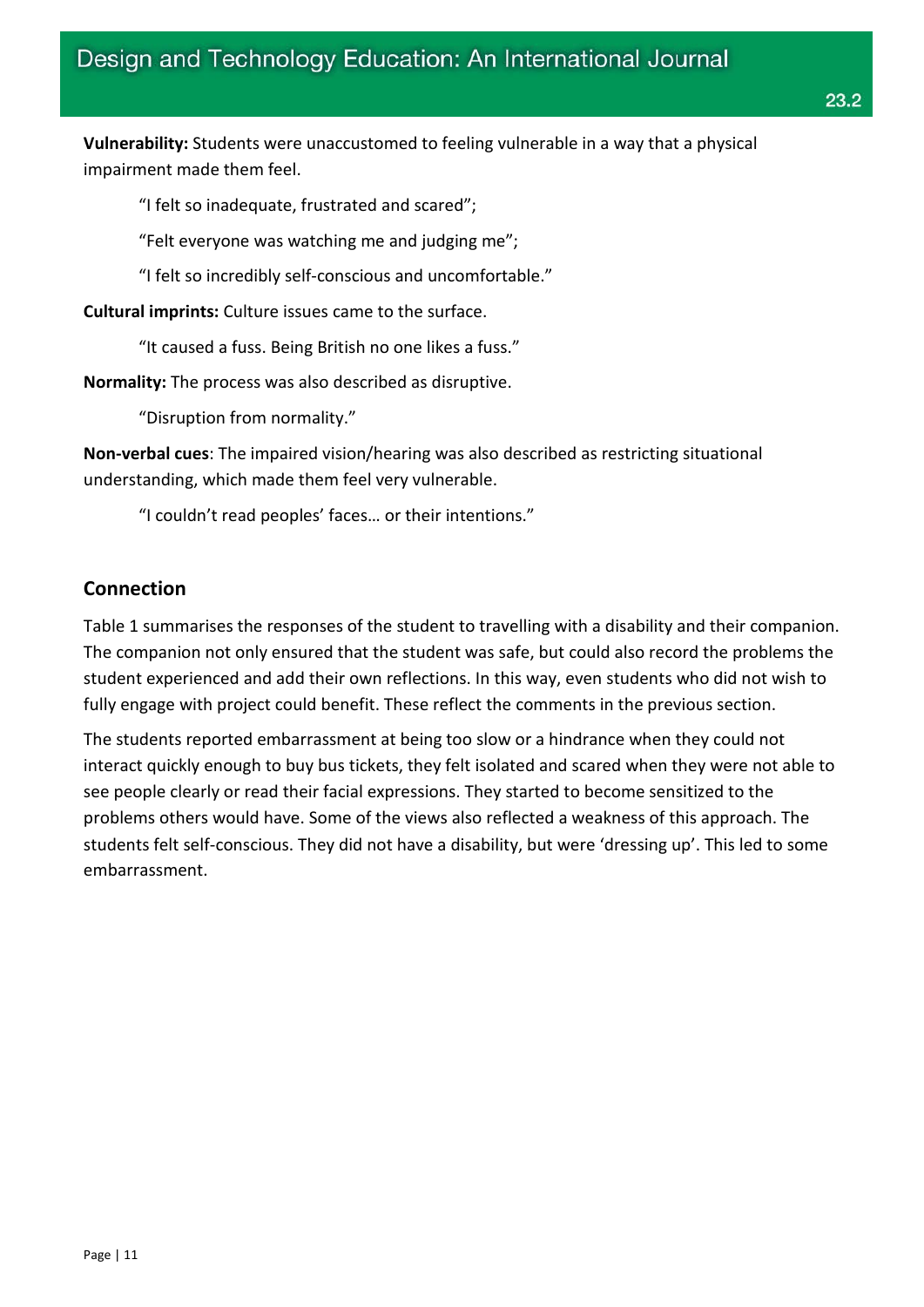| <b>Student and</b><br>simulation                                | <b>Thoughts before</b><br>activity                                                                                                                                    | <b>Thoughts during activity</b>                                                                                                                                                                                                                         | <b>Thoughts after activity</b>                                                                                                                                                                                                     |
|-----------------------------------------------------------------|-----------------------------------------------------------------------------------------------------------------------------------------------------------------------|---------------------------------------------------------------------------------------------------------------------------------------------------------------------------------------------------------------------------------------------------------|------------------------------------------------------------------------------------------------------------------------------------------------------------------------------------------------------------------------------------|
| <b>Male</b><br>sight<br>impaired                                | • Nervous after doing<br>something like this<br>before<br>• Confident in my<br>abilities still                                                                        | self aware and that<br>people were watching<br>• Struggled with depth<br>perception<br>• Frustrated                                                                                                                                                     | • Majority of the time felt • Relieved that it was over<br>• Surprised how much I<br>struggled without sight<br>. Helped having bright<br>colours to see steps<br>• Felt nervous all the time<br>• Always planning ahead           |
| <b>Male helper</b><br>with sight<br>impaired<br>student         | • Interesting to find<br>out how difficult it is<br>to access public<br>transport whilst<br>being impaired<br>• How can PT be<br>improved to<br>accommodate<br>future | • Very stressful, hard to<br>see things such as door<br>handles, screens and<br>people<br>• Had to take a lot more<br>time to think about<br>what to do in the most<br>simplest of tasks<br>disabled users in the . Really struggled to co-<br>ordinate | • Contrasting bright<br>colours would help a lot<br>to distinguish between<br>different surfaces e.g.<br>door handles and door<br>cards<br>• Relieved to have my sight<br>back                                                     |
| <b>Male</b><br>student with<br>crutches                         | • May be a struggle<br>when getting into a<br>black cab<br>• Crutches will be a<br>struggle when<br>walking though the<br>train [sic]                                 | • Very vulnerable and<br>self conscious of other<br>people's views on<br>somebody with a<br>(simulating a) disability • Bus had no<br>• Very tiring<br>• Easy to get lost without<br>any help from other<br>people<br>• Stressful on the wrist          | • Disability ramps at<br>station were too long<br>• Bridge seemed too high,<br>no lifts<br>announcements – had to<br>guess when to get off<br>• Lack of signage and<br>illegible signage to those<br>with eye issues was<br>tricky |
| <b>Male</b><br>wheelchair<br>user with<br>hearing<br>impairment | • May not be able to<br>use the wheelchair<br>with the train<br>• Wheelchair could be<br>tiring<br>• Hearing impairment<br>is new to me, not<br>sure what to expect   | • Really difficult to use<br>the wheelchair by<br>myself<br>• Poor hearing - less<br>inclined to<br>conversation                                                                                                                                        | • Hearing impairment not<br>a great issue<br>• Couldn't use the<br>wheelchair on my own<br>for more than a couple<br>of minutes<br>• Everybody very helpful                                                                        |

#### *Table 1: Example of student responses to the experiential simulation walkabout*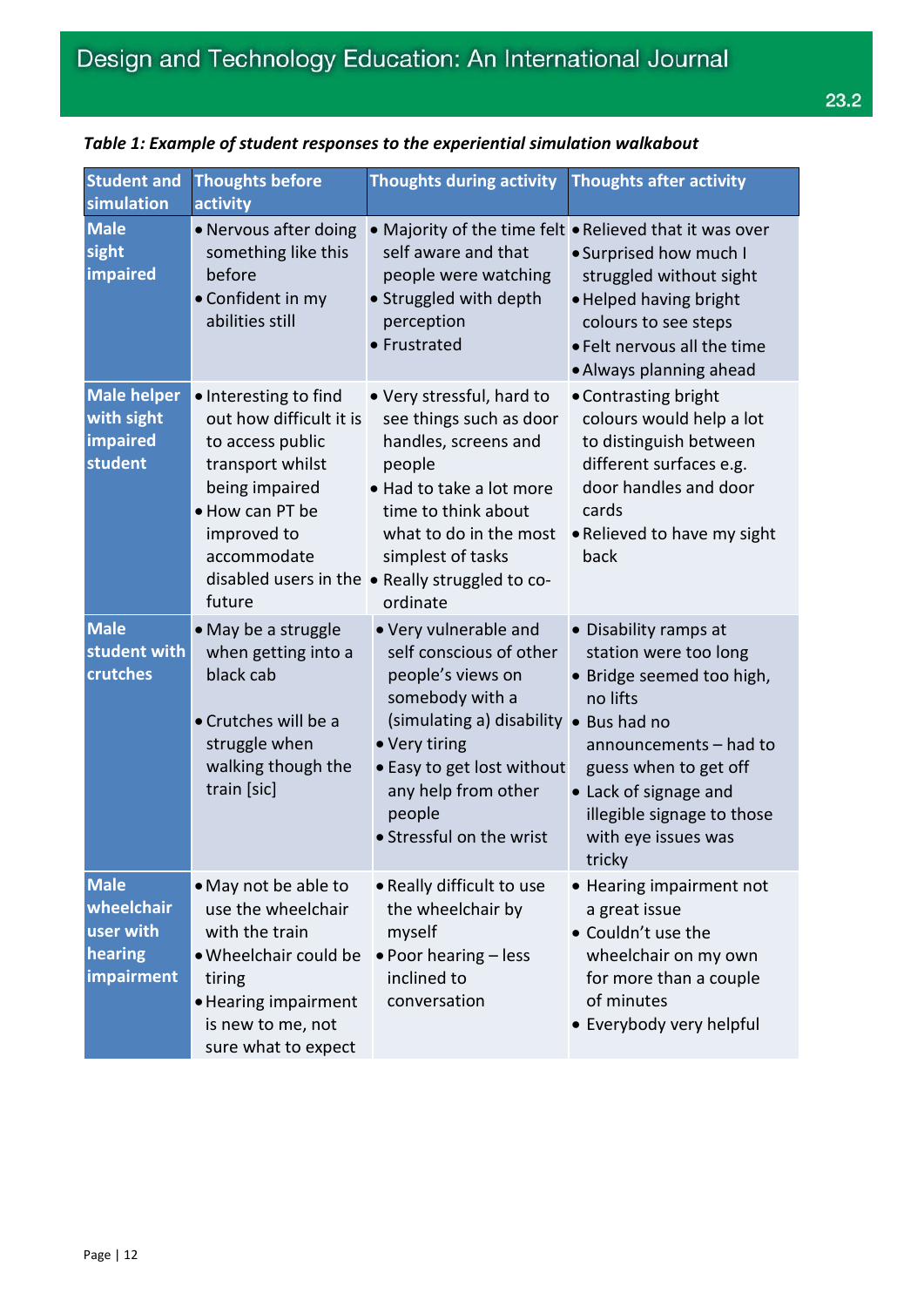In summary, the students found that moving through public space with impairment was difficult. Specific issues raised included the length of ramps, difficulties using (seeing) ticket machines, finding lifts and signs, navigating stairs, crossing the road safely. Additionally, students felt vulnerable and fatigued even after a two-hour session. They were relieved to be able to 'shed their disabilities' at the end of the session and commented that they would not feel confident enough to go out alone with their particular disabilities.

Evidence from student comments suggested that their empathic horizon might have changed. They had more insights into why someone walked more slowly, needed support, was unsure where to go, which appeared to translate out of the classroom, and helped them gain new insights into 'how the world actually worked' for people with mobility issues. Additionally this new understanding was reflected in changes to their final designs, which reflected a greater sensitivity to the needs of their end users.

### **What makes a good empathic design experience for students?**

Empathic design refers to design solutions (e.g. products, services and environments) that satisfy functional and emotional needs of users (customers and/or consumers). Designing a solution without taking into consideration needs beyond the functional (e.g. neglecting the emotional, cultural or social needs) could reduce the effectiveness of the solution from the user's perspective (regardless of how functional it is). The strength of empathic design lies in its raising awareness of 'what makes life rich, personal and meaningful'. Empathic designers need to be able to reflect on and use their experiences to inform their own design and be able to communicate that to other team members. The framework we are building aims to enable student designers to develop these empathic skills, in order to ensure more effective design solutions.

We have demonstrated that the 'real life' experience of disabilities can embed the needs of those with mobility problems within the student thinking process, in a way that may not be replicated by more distant research methods (i.e. reading, observing). Certainly, the students who took part evidenced a sense of shock at how difficult it had been to navigate through their everyday world with an impairment. Despite the shocks the students experienced, the walkabout was also described as fun and relevant to their studies.

Thus, although the students experienced discomfort, vulnerability and frustration, overall this type of learning experience is more likely to 'stick'. This 'sticking experience' could possibly indicate that for design students, empathy is a 'threshold concept', characterized as 'akin to a portal, opening up a new and previously inaccessible way of thinking about something. [It] represents a transformed way of understanding, or interpreting, or viewing something without which the learner cannot progress. As a consequence of comprehending a threshold concept there may thus be a transformed internal view of subject matter, subject landscape, or even world view' (Meyer and Land 2003). This would build upon an emerging thread identified by Osmond in previous research with design students (Osmond et al 2008; Osmond and Mackie 2012).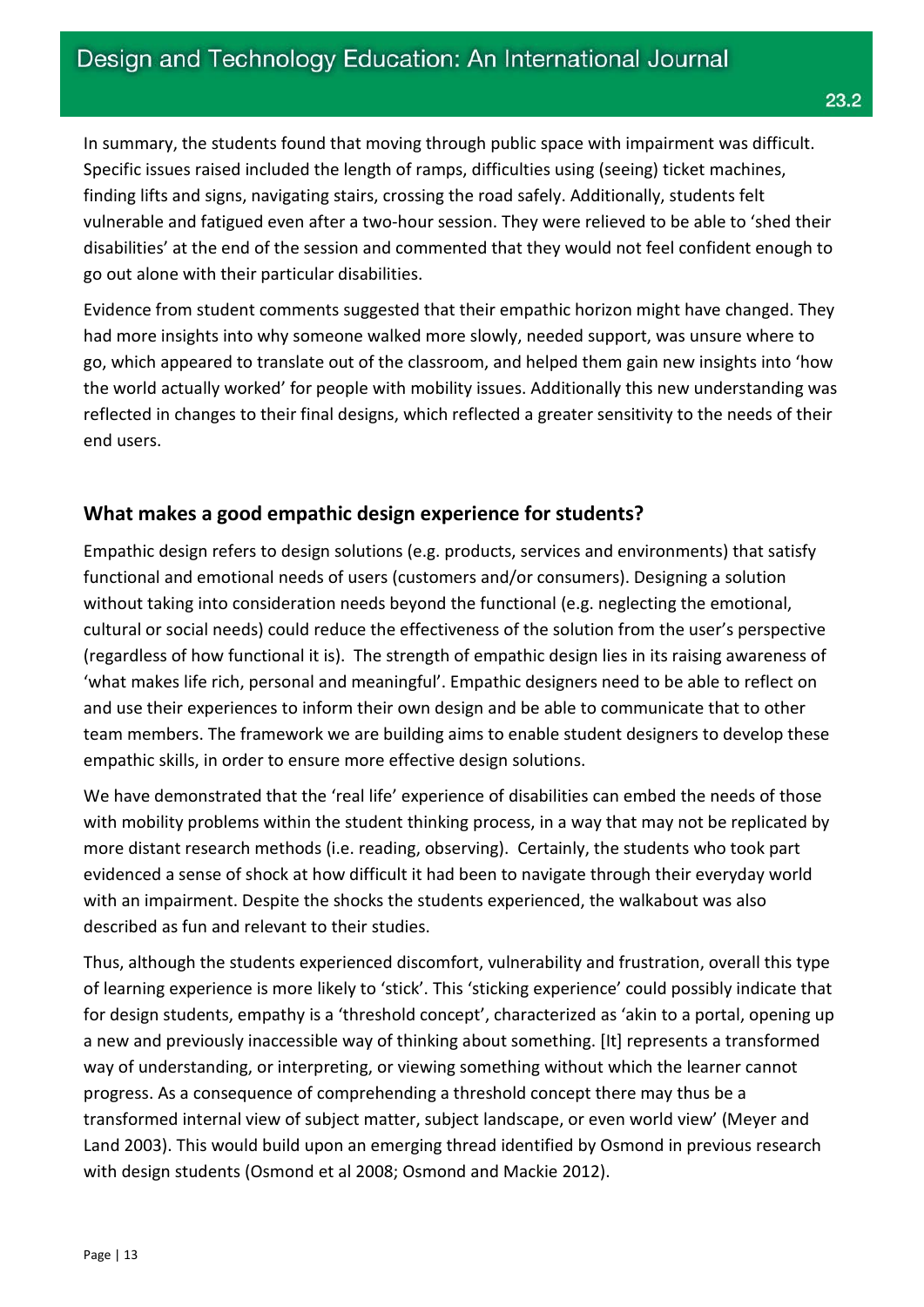Students have the luxury of choosing design projects, the design decisions of which should be based on research. First hand research (e.g. through observations, field studies or modelling) whilst difficult to organize with large cohorts may have more long-term value than those, which simply survey classmates and university staff.

Consequently, a good empathic design experience should allow students not only to experience and empathise, but also to reflect, communicate and act upon their improved understanding. Clearly, without a user panel associated with a design course this is difficult. Opportunities should be provided within course structures or students to engage on voluntary work (e.g. helping the community) to build up knowledge of users who are different from themselves. However, such encounters need to allow time for reflection in, on and through research (Schön 1987) which enables knowledge and meaning to be extracted from encounters and influence design.

Meanwhile, for future design projects, it is more likely that they will consider the needs of both current and future users in a way they would not have without this activity. It is hoped that this will become embedded in their thinking, to the point that building in additional functionality (improving ease of use and anticipating users' needs) becomes part and parcel of their design outcomes, regardless of whether the client specifically requested such sensitivity to the users.

## **Conclusions**

Disappointingly few students were motivated to take part in this study even though it was directly relevant to their projects and the advantages of showing empathic awareness as an employability differentiator were pointed out to them. Additionally, there was a strong sense that the students felt that technological and medical advances would solve the problems associated with mobility in the next 20 years, for example, autonomous vehicles and virtual reality displays. Ultimately their final award needed to demonstrate design skills above user awareness and understanding.

There was some drop out and non-attendance amongst our small cohort owing to conflicting timetabling which meant we were not able to develop a strong, enthusiastic group. The project did require a time commitment on the part of the students and the authors of this paper. On average 4 hours a month were required by all participants to maintain levels of commitment, motivation and guarantee the usefulness of this study, outside of normal activities.

However, despite the low student attendance, those that did take part found that they were surprised by the experiences – as young undergraduate students they were all able bodied and not accustomed to not being able to navigate quickly and efficiently through public spaces. This was particularly evident by their feedback, which showed that they felt more vulnerable than they usually did and also reflected a degree of heightened self-consciousness. This, it could be argued, reflects the general view of vulnerable users as 'other' – who as a perceived small minority - have needs that are routinely not considered in design activities. The students demonstrated the value of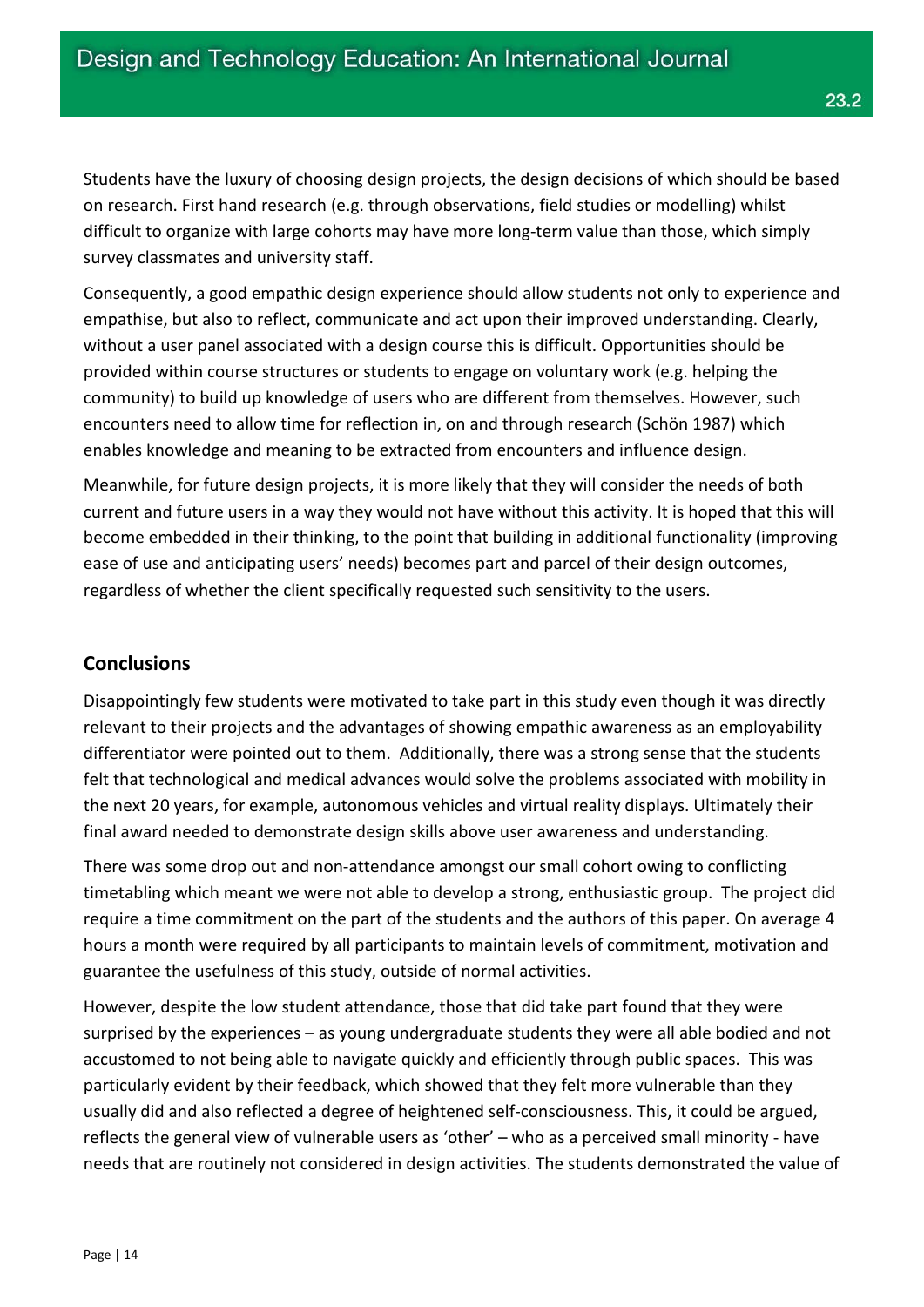experience in their stated willingness to use modelling for future projects, and embed some of what they learnt into their existing project.

The materials gathered will form part of a growing online repository of video experiences, storytelling and research papers accessible by future design students that will be comprised of personal user experiences from around the world.

## **Acknowledgements**

Supported by the Frank Jackson Foundation, UK grant making Trust which supports education for the disadvantaged and world class research in institutions of higher learning. We would like to thank the third year undergraduate students and their tutors at Coventry University who supported this activity. Figures 4-6 included with the permission of Jamie Thresher from his undergraduate dissertation.

## **References**

Armstrong, J., Stone R., Immel, S. and Hunter-Zaworski, K. (2015) A validation study of disability simulation suit usage as a proxy for customer need statements from persons with disabilities. *27th International Conference on Design Theory and Methodology.* Boston, MA, August 2–5.

Battarbee, K. (2004) Co-experience: understanding user experience in social interaction. *Doctoral dissertation. Series ILMARI A51*. University of Art and Design Helsinki.

Buchenau, A., and Fulton Suri, J. (2000) Experience prototyping. In D. Boyarski and W.A. Kellogg (eds). *Proceedings of the Conference on Designing Interactive Systems: Processes, Practices, Methods and Techniques*, 17–19 August. ACM Press, New York, pp. 424–433.

Fulton Suri, J. (2003) Empathic design: informed and inspired by other people's experience. In I. Koskinen, K. Battarbee, and T. Mattelmäki (eds.) *Empathic Design, User Experience in Product Design*. IT Press, Helsinki, pp. 51–57.

Collins English Dictionary (2017) https://www.collinsdictionary.com/dictionary/english/framework. Accessed 24 November 2017.

Kooprie, M. and Visser, F.S. (2009) A framework for empathy in design: stepping into and out of the user's life. *Journal of Engineering Design*, 20, 5, 437-448

Koskinen, I., Battarbee K., and Mattelmäki, T. (2003) *Empathic Design, User Experience in Product Design.* IT Press, Helsinki.